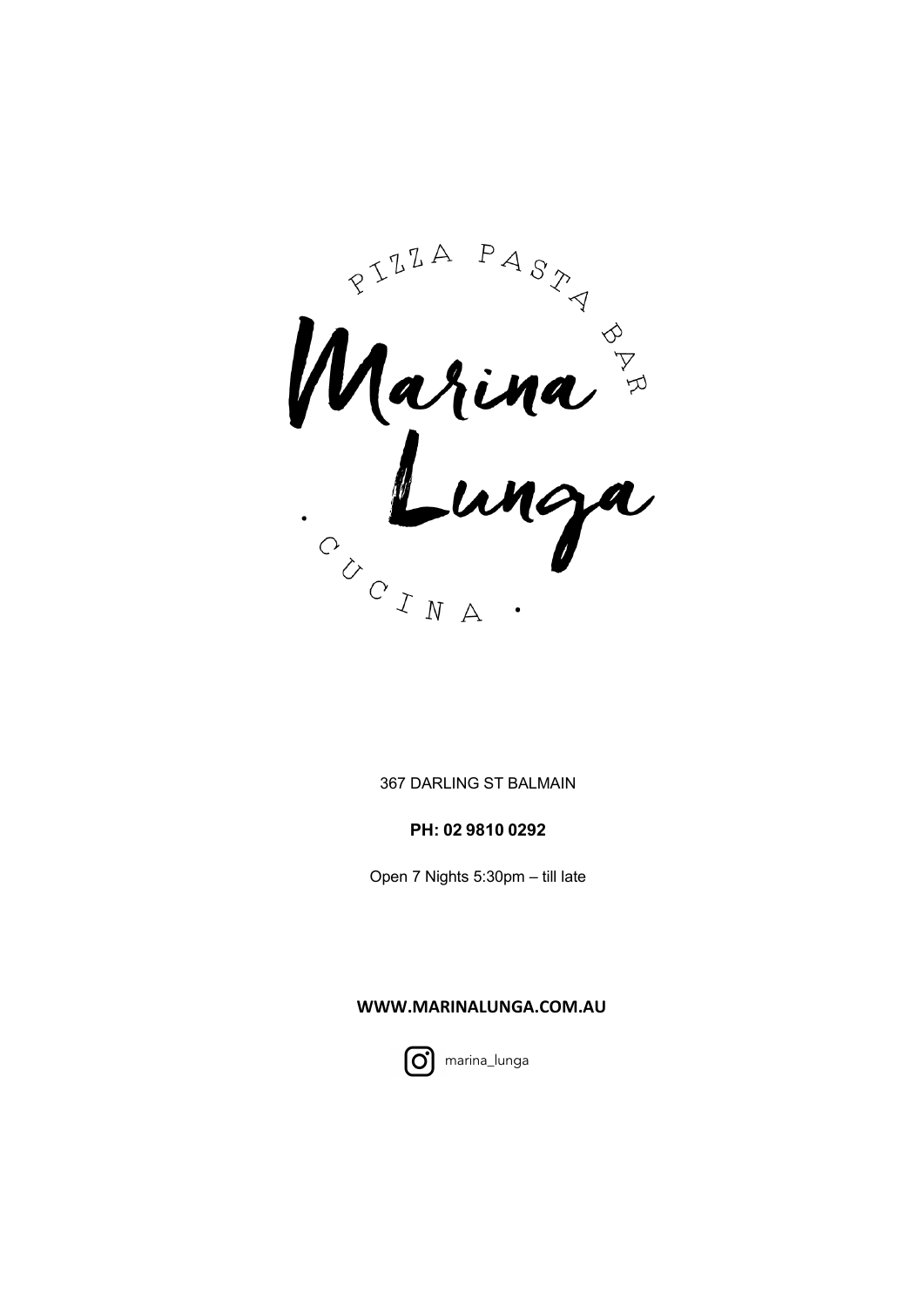# antipasti

GARLIC OR HERB BREAD / 5

GARLIC OR HERB PIZZA / 12 + mozzarella / 2

SICILIAN OLIVES / 6

BRUSCHETTA / 12 Tomatoes, basil, Spanish onion on wood fired ciabatta

GARLIC PRAWNS / 21 Prawn cutlets, garlic, napoli sauce

TRADITIONAL SICILIAN MEATBALLS / 16 House made beef meatballs, Napoli sauce, & mozzarella topped with parmesan (5)

CAPRESE CALZONE / 14 Mini calzone filled with mozzarella, basil pesto & cherry tomato (3)

CHILLI MUSSELS / 23 Fresh black mussels, Napoli sauce, white wine, garlic & chilli

SALUMI PLATE / 17 Proscuitto, del a nonna salami, bocconcini, grana Padano, sicilian olives, grilled ciabatta

# insalata

ITALIAN SALAD /13.5 Mixed lettuce, cherry tomato, cucumber, Spanish onion, capsicum, olives, oregano, balsamic

ROCKET SALAD / 14.5 Rocket, parmesan, walnuts, balsamic

INSALATA POMODORO / 16.5 Tomatoes, Spanish onion, olives, feta, basil

INSALATA MARINA LUNGA / 19.5 Rocket, honey walnuts, parmesan, prosciutto, pear, roasted tomatoes, balsamic

PESTO CHICKEN SALAD / 18.5 Mixed lettuce, cherry tomato, sliced cucumber, Spanish onion, olives, capsicum, grilled pesto chicken & feta

GRILLED PRAWN SALAD / 22 Mixed lettuce, spanish onion, sicilian olives, asparagus, cherry tomato & grilled garlic prawns

## …bambini menu…

-----------------------------------------------------------------------------------------------------------------------------------------

Spaghetti Bolognese 12.5 Penne Napolitana 11 Ravioli Bolognese 13 Gnocchi Pesto 13 Margherita pizza 12.5 Ham Pizza 12.5 Ham & Pineapple pizza 12.5

Kids juice 2.5

Take a look at our range of pure gelato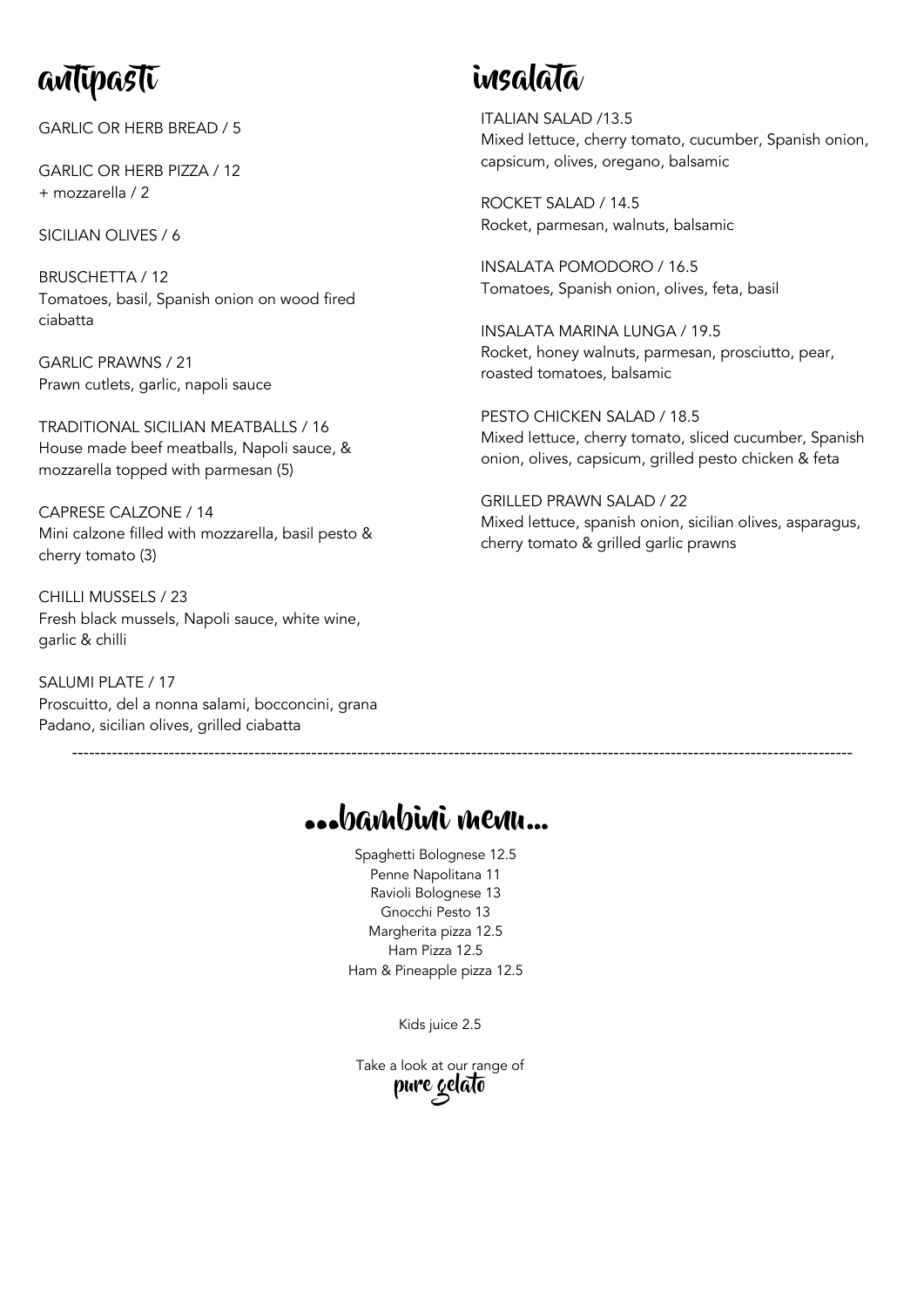



PENNE NAPOLITANA / 19 Home made tomato sugo

PENNE SICILIANA / 20 Grilled eggplant, Napolitana sauce

PENNE AL POLLO / 22.5 Chicken, mushroom, sundried tomato, rose sauce

PENNE SALMONE / 22.5 Smoked salmon, asparagus, brandy cream

PENNE ARRABIATA / 21 Smoked bacon, chilli, Napolitana sauce

SPAGHETTI BOLOGNESE / 21 Traditional meat ragu

SPAGHETTI CARBONARA / 22 Smoked bacon, parmesan cream, egg

SPAGHETTI MARINARA / 26 Fresh seafood, garlic Napolitana sauce

# gnocchi baked

GNOCCHI AL PESTO / 22 House made potato dumplings, basil pesto, parmesan

GNOCCHI SORRENTINA / 24.5 Smoked bacon, mushroom, cherry tomato, Napolitana sauce, topped with mozzarella & baked in the wood fire

#### SPAGHETTI CHILLI MUSSELS / 23 Fresh black mussels, chilli, Napolitana sauce

FETTUCCINE BOSCAIOLA / 21 Ham, mushroom, parmesan cream

FETTUCCINE VEGETARIANA / 21 Field vegetables, napolitana sauce

FETTUCCINE CHILLI PRAWN / 24 Prawn cutlets, garlic, chilli, Napolitana sauce

RAVIOLI BOLOGNESE / 23 Beef filled ravioli, traditional meat ragu

RISOTTO MARINARA / 26 Fresh seafood, garlic Napolitana sauce

RISOTTO POLLO E FUNGHI / 24 Chicken, mushroom, aborio rice, parmesan cream

WOOD FIRED LASAGNE / 23 Traditional meat ragu, layered pasta bechemel

SPINACH & RICOTTA CANELONNI / 24 Ricotta, spinach, parmesan rolled in pasta topped with Napolitana sauce & mozzarella

## vitello e' pollo

YOUR CHOICE OF ITALIAN SALAD OR SEASONAL VEGETABLES …………………………………………………………… ……………………… CHOOSE BETWEEN GRILLED CHICKEN OR SEARED VEAL

PIZZIAOLA / 26.5 Black olives, oregano, Napoli sauce

AVOCADO / 27.5 Avocado slices, brandy cream sauce

PARMIAGIANNA / 29.5 Layered eggplant & mozzarella, Napoli sauce

SALTIMBOCCA / 29.5 Layered smoked ham & mozzarella, Napoli sauce

AL LIMONE / 26.5 Fresh lemon, white wine, garlic & parsley FRUTTI DI MARE / 34 Black mussels, fish, prawns, calamari, brandy cream sauce

MARSALA / 27.5 Mushroom, marsala, cream sauce

BOSCAIOLA / 27.5 Mushroom, ham, garlic cream sauce

CACCIATORE / 27.5 Mushroom, white wine, Napoli sauce